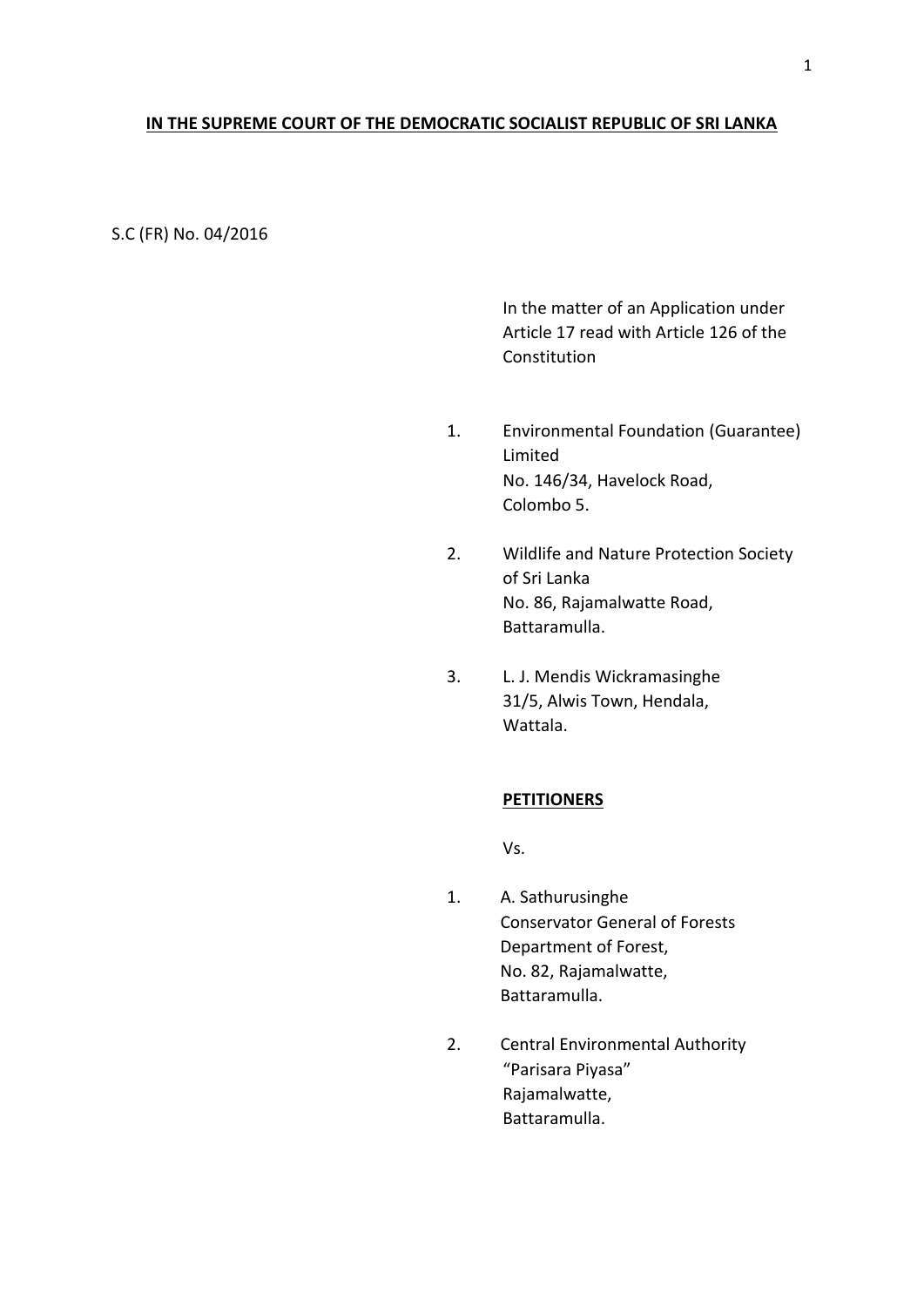- 3. K. P. Welikannage Director-Central Environmental Authority Sabaragamuwa Provincial Office, No. 27, Vidyala Mawatha, Kegalle.
- 4. G. D. L. Udaya Kumari Divisional Secretary Divisional Secretariat Kalawana.
- 5. Hon. Minister of Mahaweli Development and Environment Ministry of Mahaweli Development and Environment No. 55, T. B. Jaya Mawatha, Colombo 10.
- 6. Ceylon Electricity Board Sir Chiththampalam A. Gardiner Mawatha, P.O. Box 50, Colombo 02.
	- 7. Director General Department of Irrigation P. O. Box 1138, 230, Baudhaloka Mawatha, Colombon7.
	- 8. Commissioner General Land Commissioner General's Department "Mihikatha Madura" Land Secretariat, 12006, Rajamalwatta Road, Battaramulla.
	- 9. Public Utilities Commission of Sri Lanka 6 th Floor, B.O.C. Merchant Tower St. Michael's Road, Colombo 3.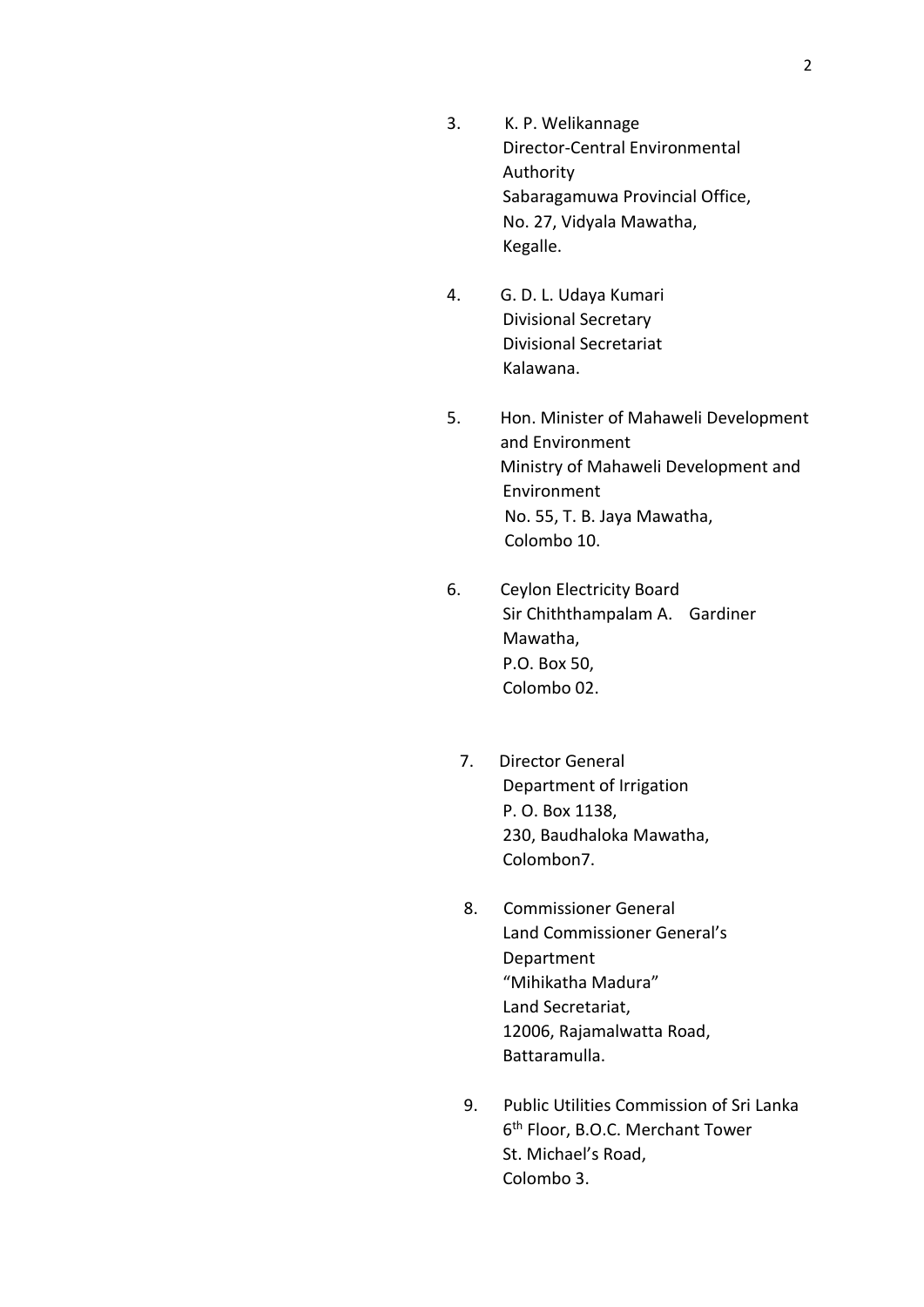- 10. Waste Management Water Power (Pvt) No. 115, Pirivena Road, Boralesgamuwa.
- 11. Dhammika Wijesinghe Secretary General Sri Lanka National Commission for UNESCO Ministry of Education 5<sup>th</sup> Floor, "Isurupaya", Battaramulla.
- 12. Hon. Attorney General Attorney General's Department, Colombo 12.

### **RESPONDENTS**

| <b>BEFORE:</b>    | Priyasath Dep P.C., C.J.                                                                             |
|-------------------|------------------------------------------------------------------------------------------------------|
|                   | S.E. Wanasundera P.C., J. &                                                                          |
|                   | Anil Gooneratne J.                                                                                   |
|                   |                                                                                                      |
| <b>COUNSEL:</b>   | Uditha Egalahewa P.C. with Vishva Vimukthi and                                                       |
|                   | N.K. Ashokbharan for the Petitioners                                                                 |
|                   | Manohara de Sivla P.C. for the 10 <sup>th</sup> Respondent                                           |
|                   | Viraj Dayaratne Senior D.S.G for the                                                                 |
|                   | 2 <sup>nd</sup> , 3 <sup>rd</sup> , 6 <sup>th</sup> , 9 <sup>th</sup> & 12 <sup>th</sup> Respondents |
|                   |                                                                                                      |
| <b>ARGUED ON:</b> | 09.02.2017                                                                                           |
|                   |                                                                                                      |

# **DECIDED ON:** 29.05.2017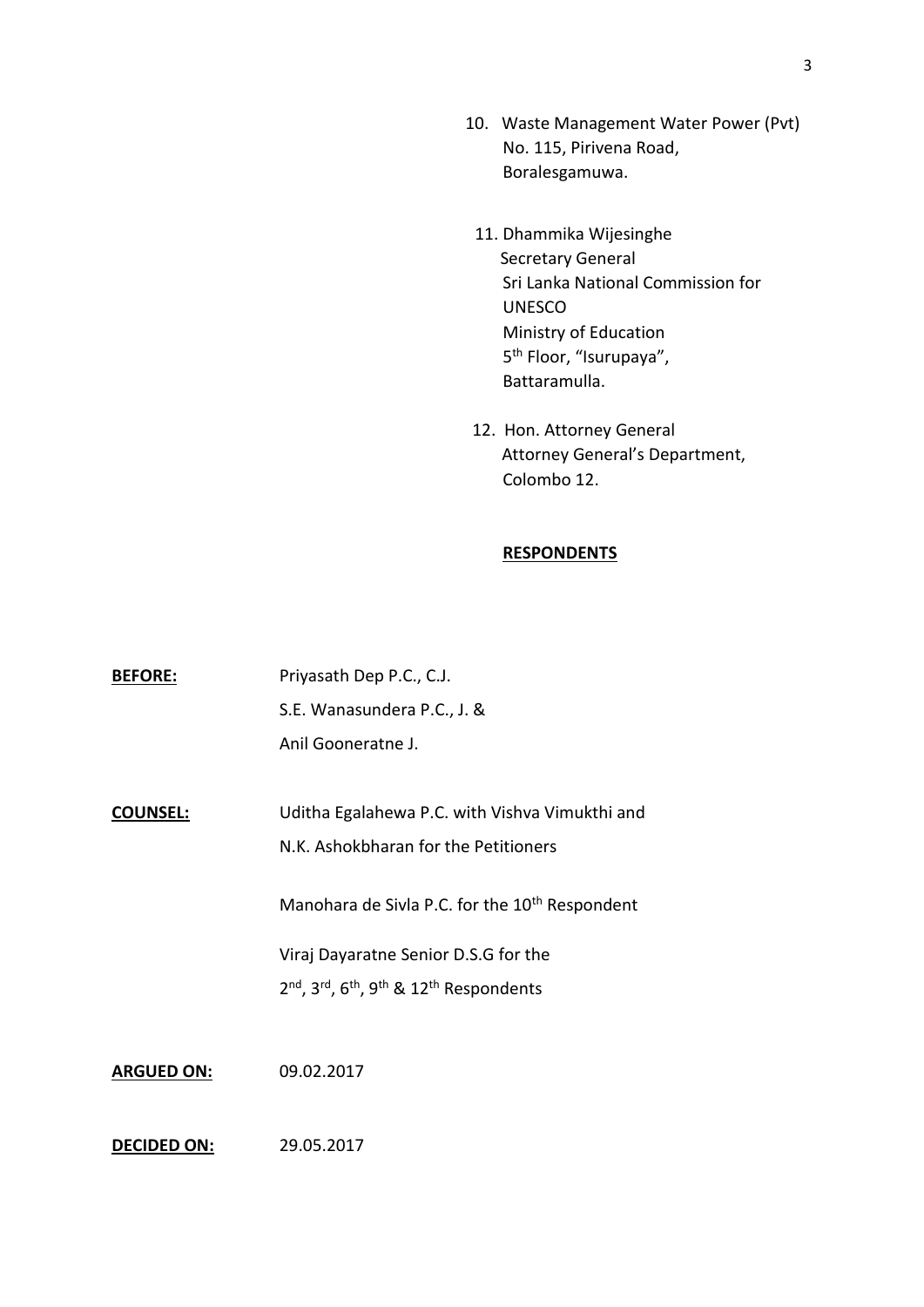#### **GOONERATNE J.**

This is a Fundamental Rights Application filed by the Environmental Foundation (Guarantee) Limited and two other parties on 08.01.2015, mainly alleging that Petitioners' rights guaranteed under Articles 12(1) and or 14(1)(g) have been infringed by the Respondents. Petitioners claim several reliefs in their petition and allege that the contracts entered and or permission granted and or certificates issued by the  $1<sup>st</sup>$  to  $10<sup>th</sup>$  Respondents in pursuance of the development/implementation of a Mini Hydro Project described in P9, P10, P10(a), P12, P13, P14, P15 and P18 are illegal/null and void and of no force in law.

When this matter was taken up for support for leave to proceed and for interim relief on 03.02.2016, the  $10<sup>th</sup>$  Respondent raised three preliminary objections regarding the maintainability of the application based on the following grounds.

- (a) The affidavits of the Petitioners have been attested by the Attorney-at-Law appearing on behalf of the Petitionersin contravention of the proviso to Section 12(2) of the Oaths and Affirmation Ordinance.
- (b) Petitioners' application is time barred.
- (c) Petitioners have failed to name the  $5<sup>th</sup>$ ,  $7<sup>th</sup>$  and  $8<sup>th</sup>$  Respondents in person and it contravenes Rule 44(1) (b) of the Supreme Court Rules.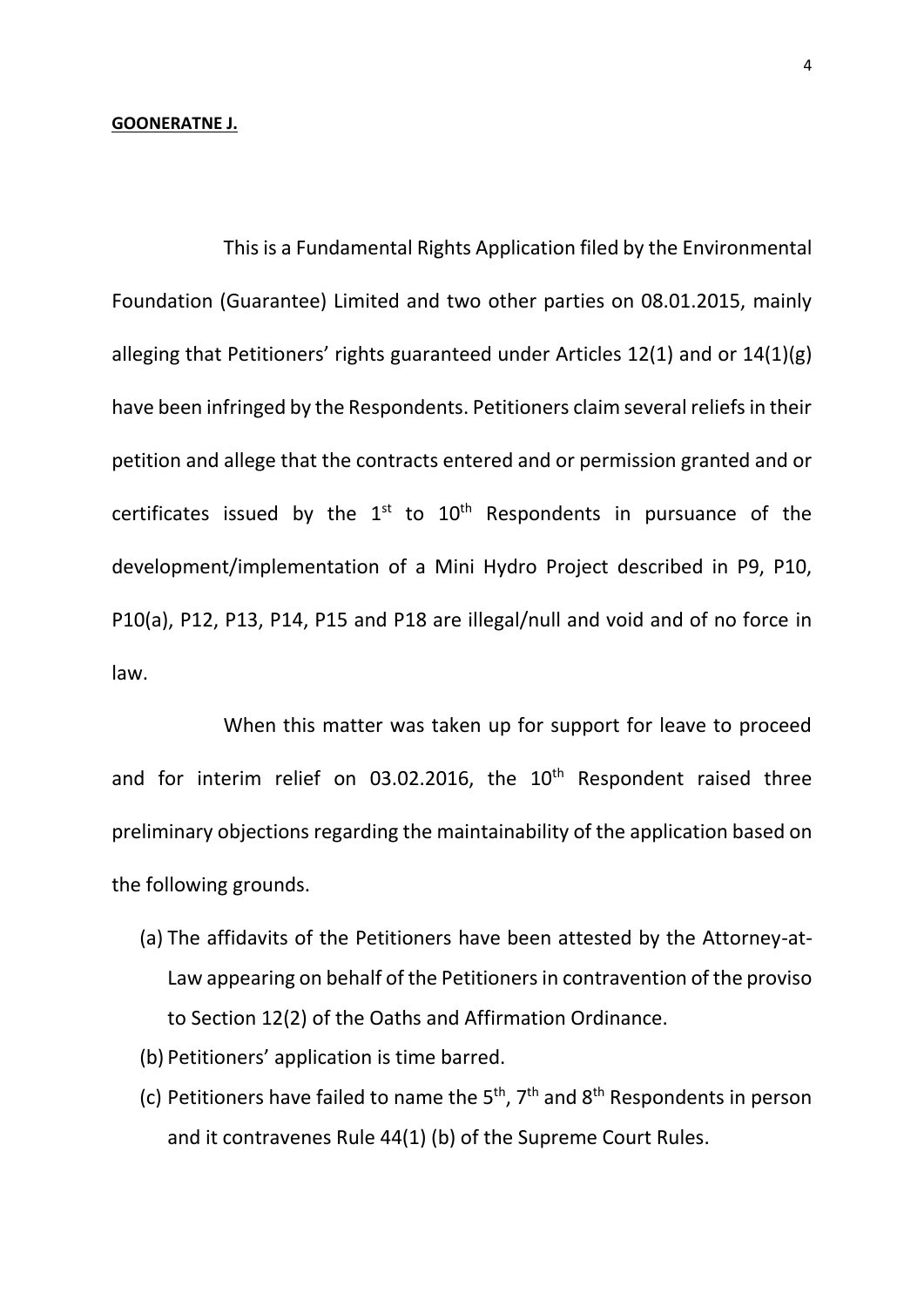The other Respondents to this application also associated themselves with the above objections of the  $10<sup>th</sup>$  Respondent and supported the objections so raised. All parties made oral and documentary submissions before this court, concerning the said objections.

In the submissions made on behalf of the Petitioners it is admitted that the affidavit tendered along with the petition of the Petitioners had been inadvertently attested by the same attorney on record for the Petitioner at the time of filing this application. It is one Ms. Danushka Ranasinghe Attorney at Law, the Attorney on record or the registered Attorney as appearing in the proxy of 08.01.2016. Subsequently the Attorney on record for the Petitioner was changed by revocation of proxy on or about 26.01.2016 and new proxy of Petitioners was filed by one Ms. Gayani Hewawasam, Attorney at Law. Petitioner argue that the defect in the procedure has been cured. Is it a curable defect?

I do agree that the defect in the procedure had been cured by the Petitioners, before the application was to be supported. New proxy had been filed on or about  $26<sup>th</sup>$  January as submitted on behalf of the Petitioner. As such a mistake could be cured, as opposed to negligence. In this regard I have considered the case of *Ajith A.J. Silva Vs. Y.M. Aleckman* S.C. Application 46/5 decided on 05.07.2013 Judgement of *Thilakawardena J.* and the case of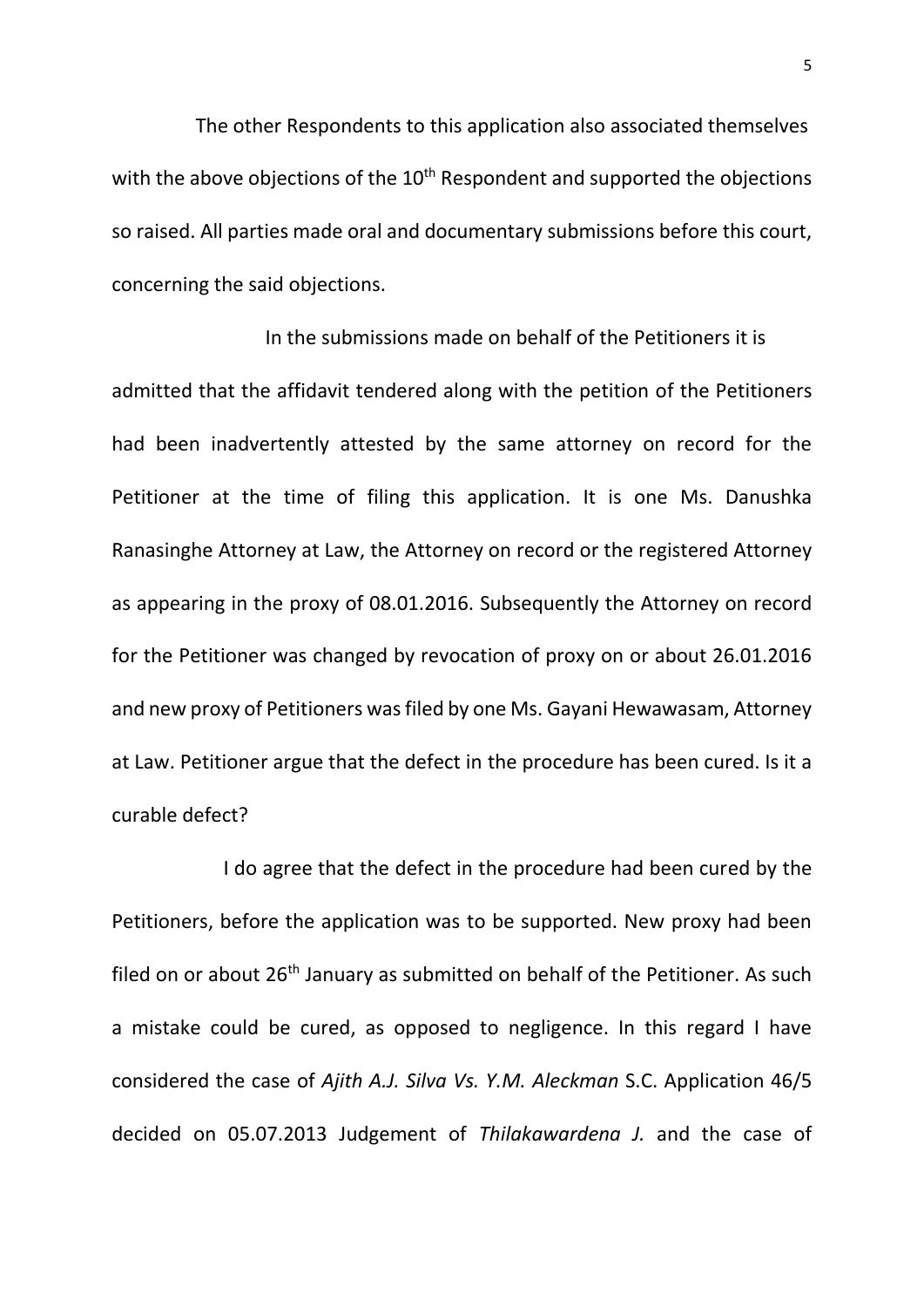*Senanayake Vs. Commissioner of National Housing and Others 2005 (1) SLR 182* "court should not non-suit a party where non-compliance with the rules takes place due to no fault of the party". The mere mistake has been cured as such the Petitioner should not be made to suffer.

In the above circumstances I do not think the objection raised as above (a) could be maintained and no prejudice would be caused to any other party when a defect had been rectified.

The other objection raised in this application concerns time bar. I note that the petition in this application was filed on 08.01.2016, and the prayer to the petition would mainly concern the relief prayed for in subparagraphs (c ), (d) and (e) of the prayer. By the said prayers, petitioner seeks the quashing of documents P9, P10, P10(c ), P12, P13, P14, P15 and P18.

P9 is the Environmental Licence issued by the  $2<sup>nd</sup>$  Respondent Authority to the 10<sup>th</sup> Respondent on 06.02.2012. I do agree that there is a lapse of about 3 years. If it was a delay of a few months Petitioners' explanation would be justified.

P10 is the annual State land permit issued to the  $10<sup>th</sup>$  Respondent on 05.11.2014. Issued 1 year prior to filing of the present application. P12 is the no objection letter issued to the  $10<sup>th</sup>$  Respondent by the  $1<sup>st</sup>$  Respondent, on 08.08.2012. Issued 3 ½ year prior to filing the present application. P13 is a letter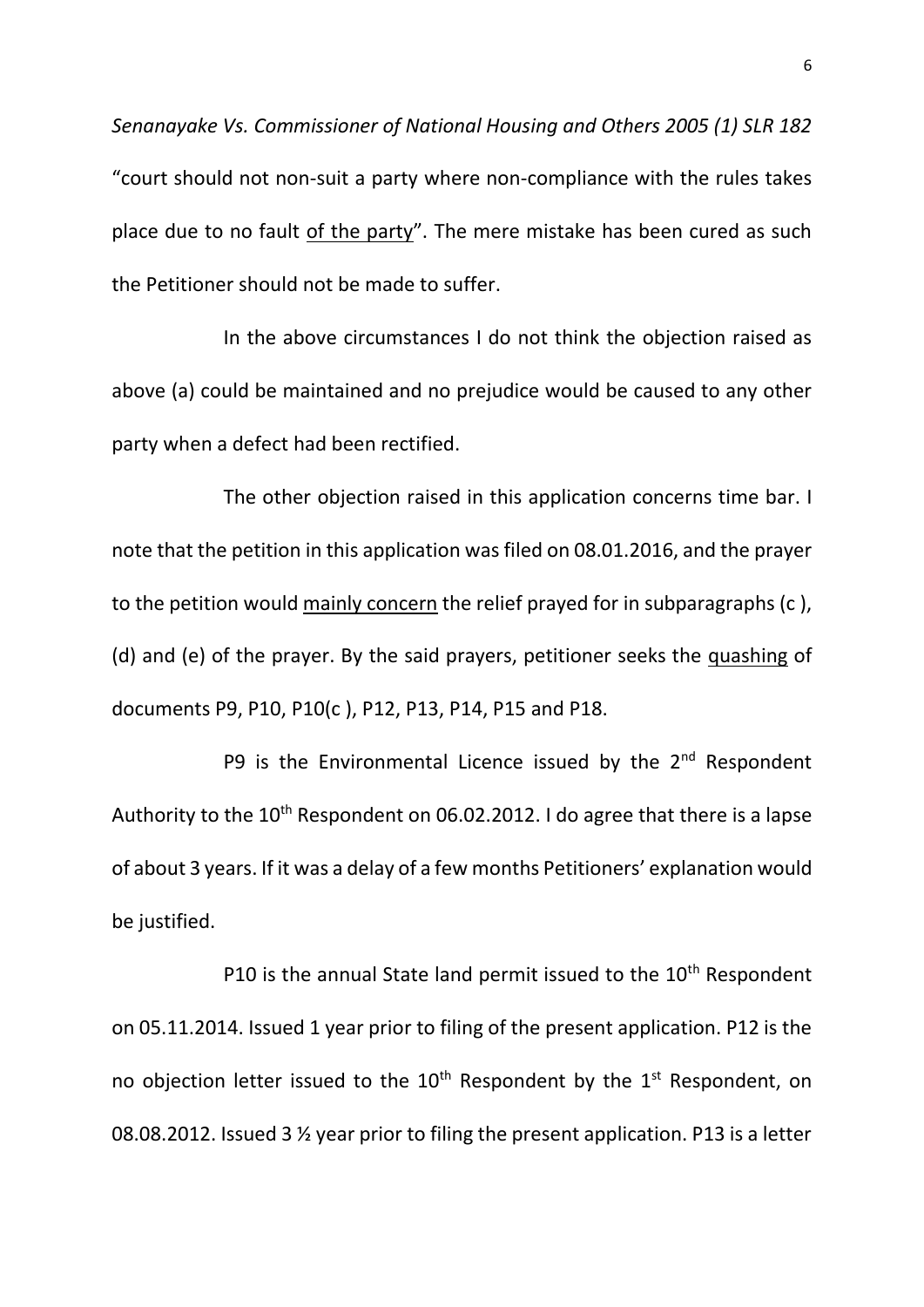issued by the Land Commissioner in January 2014 to Divisional Secretary to provide State land to the  $10<sup>th</sup>$  Respondent. Issued 2 years prior to filing the present application. P14 is an approval granted to the  $10<sup>th</sup>$  Respondent by the Irrigation Department, on 05.10.2010 (delay of 6 years) P15 is the Electricity Generation Licence issued to  $10^{th}$  Respondent by the  $9^{th}$  Respondent (6 months delay). P18 is the standard power purchase agreement entered into between  $6<sup>th</sup>$ Respondent and  $10^{th}$  Respondent on 30.06.2014 (1  $\frac{1}{2}$  years delay).

There is an explanation by the Petitioner to meet the position of delay by the Petitioner in the application filed in this court as in paragraphs 9, 10 and 11 of the petition. Whatever it may be I am not inclined to accept such an explanation when one peruse the entirety of the petition. Inordinate delays could be identified and the 10<sup>th</sup> Respondent has correctly considered same in his written submissions. As such I take the view that the Petitioners are not entitled to time extension as in the case of *Gamethige Vs. Siriwardena 1988 (1) SLR 384*. Petitioners being involved in environmental issues has to be vigilant as it is the primary concern of the Petitioners. If any damage is caused due to the project itself those matters may be urged but quashing of the above documents would not be justified in law, with delays demonstrated above.

The time limit in Article 126(2) of the Constitution should be strictly interpreted. The project may be on the border line of the Singharajah Forest or